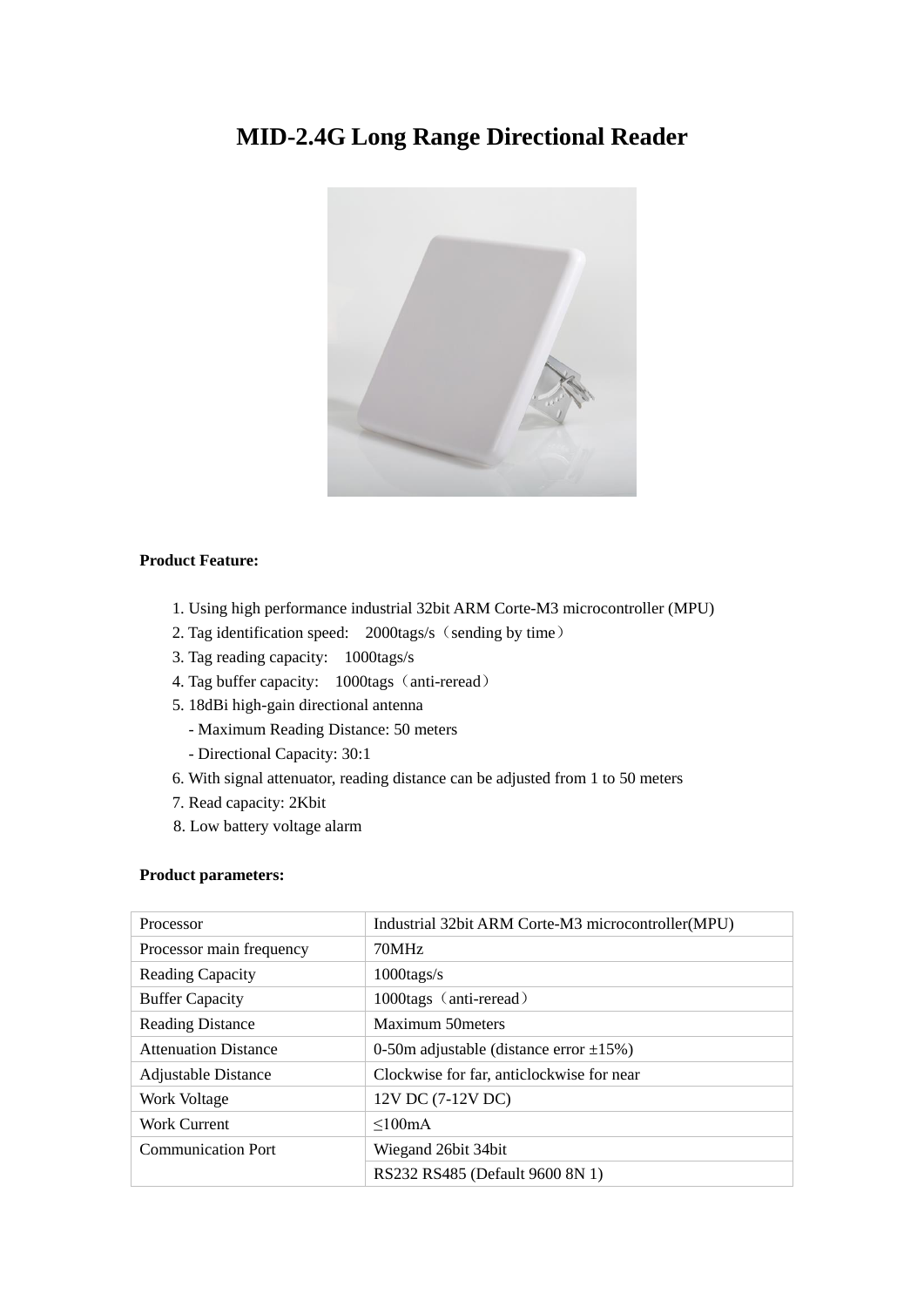| Work Temperature           | $-40^{\circ}\text{C} \sim +85^{\circ}\text{C}$  |
|----------------------------|-------------------------------------------------|
| <b>Storage Temperature</b> | $-60^{\circ}$ C $\sim$ $+85^{\circ}$ C          |
| Work Humidity              | $10\% \sim 90\% RH$                             |
| <b>Frequency Range</b>     | 2.400-2.480GHz                                  |
| Gain                       | 14dBi                                           |
| Lobe beam width            | Horizontal: $55^{\circ}$ Vertical: $45^{\circ}$ |
| Polarization               | Horizontal/Vertical                             |
| <b>VSWR</b>                | $\leq1.5$                                       |
| Front-to-back ratio        | $\geq$ 24dB                                     |
| <b>Input Impedance</b>     | $50\Omega$                                      |
| Thunder/light Protection   | DC grounding                                    |
| Wind resistance ability    | 80 <sub>m/s</sub>                               |
| Installation               | LU code pole                                    |
| Shell                      | ABS Engineering materials waterproof shell      |
| Device Weight              | 1.5kg                                           |
| Device Dimension           | 30x30x3cm                                       |

# **Antenna Performance Index:**

| <b>Frequency Range</b>   | 2.400-2.480GHz                                  |
|--------------------------|-------------------------------------------------|
| Gain                     | 14dBi                                           |
| Lobe beam width          | Horizontal: $55^{\circ}$ Vertical: $45^{\circ}$ |
| Polarization             | Horizontal/Vertical                             |
| <b>VSWR</b>              | $\leq 1.5$                                      |
| Front-to-back ratio      | $\geq$ 24dB                                     |
| <b>Input Impedance</b>   | $50\Omega$                                      |
| Thunder/light Protection | DC grounding                                    |
| Wind resistance ability  | 80 <sub>m/s</sub>                               |
| Installation             | LU code pole                                    |
| Shell                    | ABS Engineering materials waterproof shell      |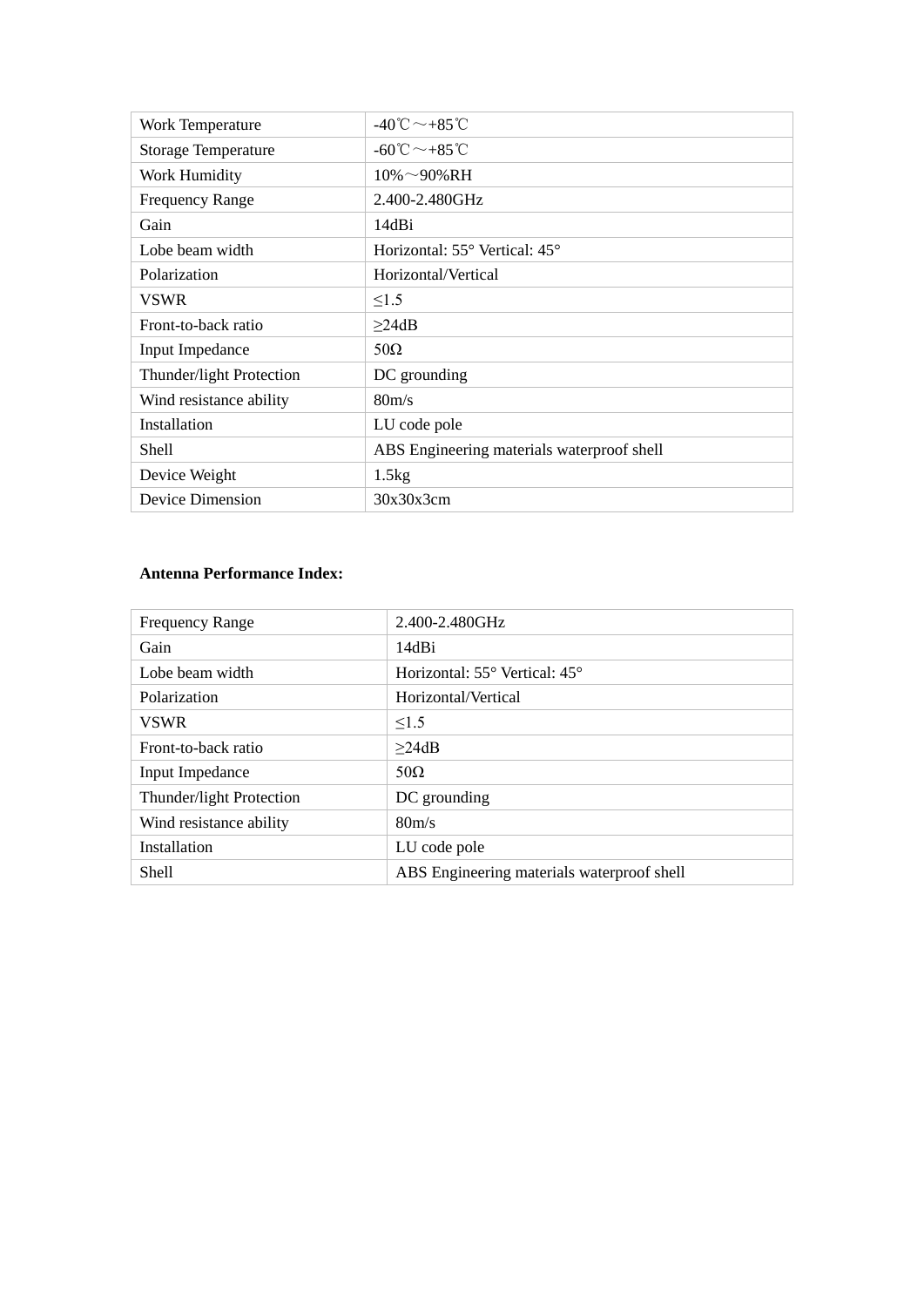## **Wiring Definition:**

Note: To transmit data, we must connect No.9 yellow wire (Card reading control input) together with No.2 black wire (Power Ground) to connect the ground.

| Numb | Color        | <b>Wiring Definition</b> |                              |  |  |  |
|------|--------------|--------------------------|------------------------------|--|--|--|
|      | Red          |                          | $+12V$ DC (12V DC Power)     |  |  |  |
| 2    | <b>Black</b> | <b>GND</b>               | (Power Ground)               |  |  |  |
| 3    | Green        | D <sub>0</sub>           | (Wiegand Data $0$ )          |  |  |  |
| 4    | White        | D1                       | (Wiegand Data 1)             |  |  |  |
| 5    | <b>Brown</b> | TXD                      | (RS232Transmit End)          |  |  |  |
| 6    | Orange       | <b>RXD</b>               | (RS232 Receive End)          |  |  |  |
| 7    | Blue         | A                        | (RS485)                      |  |  |  |
| 8    | Purple       | B                        | (RS485)                      |  |  |  |
| 9    | Yellow       | IN1                      | (Card reading control input) |  |  |  |
| 10   | Gray         | <b>GND</b>               | Power Ground )               |  |  |  |

# **Communication Protocol:**

RS232 and RS485 (transmit mode only)

Communication Setting: Baud Rate 9600, 8 bit data bits, 1 bit stop bit, no validation.

| <b>Start</b><br>Code<br>(1byte) | $(1 \text{ byte})$          | Address Code | Card No.<br>$(5 \text{ byte})$ |                   |  | $(1 \text{ byte})$ | Sum Check         |  | End Code<br>(2 byte) |  |
|---------------------------------|-----------------------------|--------------|--------------------------------|-------------------|--|--------------------|-------------------|--|----------------------|--|
| 0x02                            | 2 byte<br><b>ASCII Code</b> |              | 10 byte                        | <b>ASCII Code</b> |  | 2 byte             | <b>ASCII Code</b> |  | 0x0D0x0A<br>CR LF    |  |
|                                 |                             |              | n                              |                   |  |                    |                   |  |                      |  |

Send: <02><30><31><30><30><31><32><33><34><41><42><43><44><42><46><0D><0A>

| <b>Start Code</b> | $0x02$ fixed chars                                    |
|-------------------|-------------------------------------------------------|
| Address Code      | 0x01 Value range 1-255 Transmit in 2 bytes ASCII code |
| Card No.          | 001234ABCD Value range 0x00 - 0XFFFFFFFFFFF           |
|                   | Transmit in 10 bytes ASCII code                       |
| Sum Check         | $0xBF$ Value range $0x00-0xFF$                        |
|                   | Sum check for the sum of address and card number      |
|                   | Transmit in 2 bytes ASCII Code                        |
| End Code          | $0x0D$ 0x0A Fixed char < $CR$ >< $LP$ >>              |
|                   |                                                       |